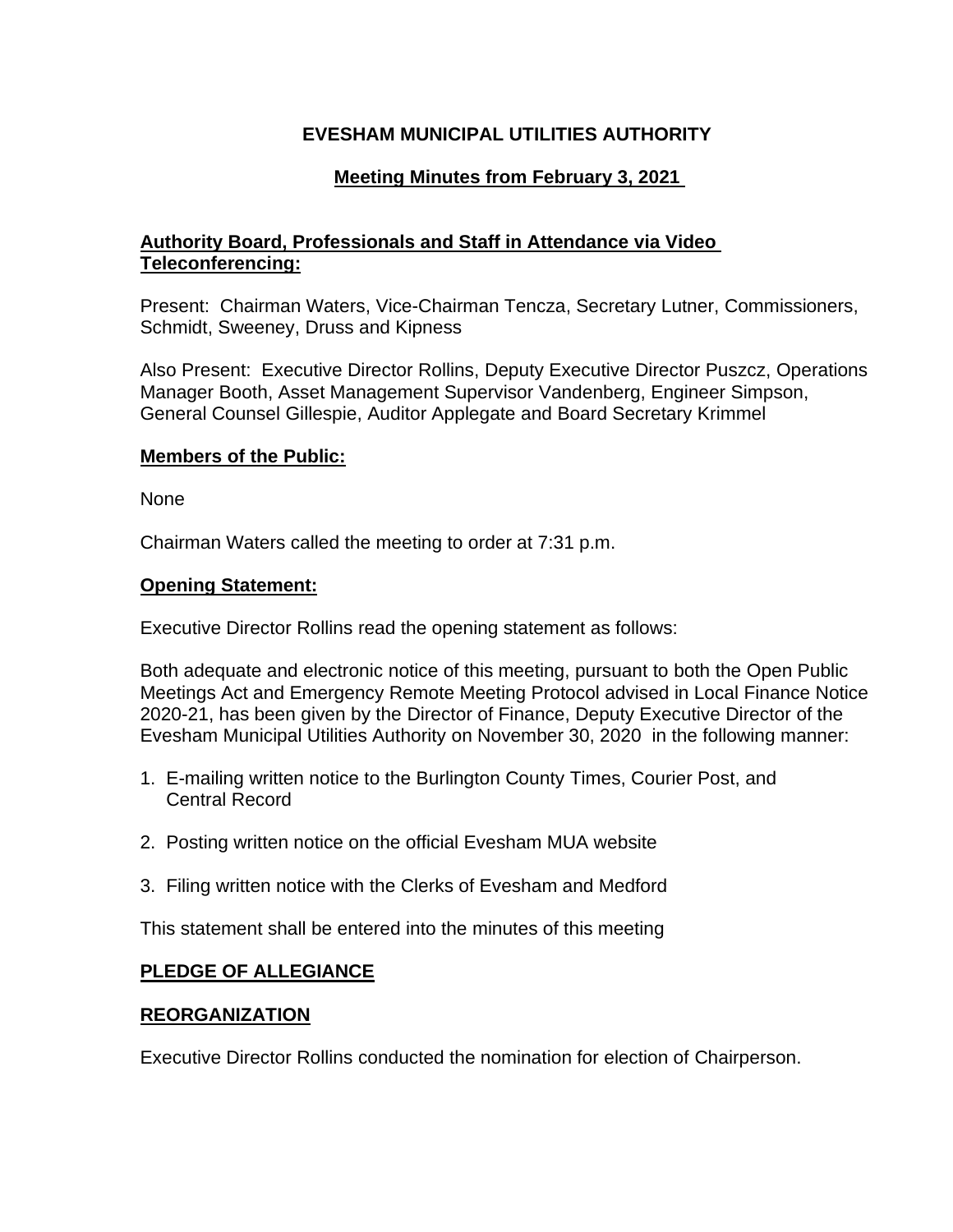**Chairman:** On motion by Tencza, seconded by Sweeney, it was moved to nominate Mr. Edward Waters as Chairman for the coming year.

RECORDED VOTE: AYE: Sweeney, Schmidt, Lutner, Tencza, Waters NAY: None ABSTAIN: None

MOTION CARRIED: 5-0-0

Chairman Waters conducted the nominations for the remaining Board Positions.

**Vice – Chairman:** On motion by Lutner, seconded by Schmidt, it was moved to nominate Mr. George Tencza as Vice Chairman for the coming year.

RECORDED VOTE: AYE: Sweeney, Schmidt, Lutner, Tencza, Waters NAY: None ABSTAIN: None

MOTION CARRIED: 5-0-0

**Secretary:** On motion by Tencza, seconded by Schmidt, it was moved to nominate Mr. Albert Lutner as Secretary for the coming year.

RECORDED VOTE: AYE: Sweeney, Schmidt, Lutner, Tencza, Waters NAY: None ABSTAIN: None

MOTION CARRIED: 5-0-0

**Assistant Secretary:** On motion by Tencza, seconded by Lutner, it was moved to nominate Mr. Michael Schmidt as Assistant Secretary for the coming year.

RECORDED VOTE: AYE: Sweeney, Schmidt, Lutner, Tencza, Waters NAY: None ABSTAIN: None

MOTION CARRIED: 5-0-0

**Assistant Secretary:** On motion by Lutner, seconded by Tencza, it was moved to nominate Mr. Richard Sweeney as Assistant Secretary for the coming year.

RECORDED VOTE: AYE: Sweeney, Schmidt, Lutner, Tencza, Waters NAY: None ABSTAIN: None

MOTION CARRIED: 5-0-0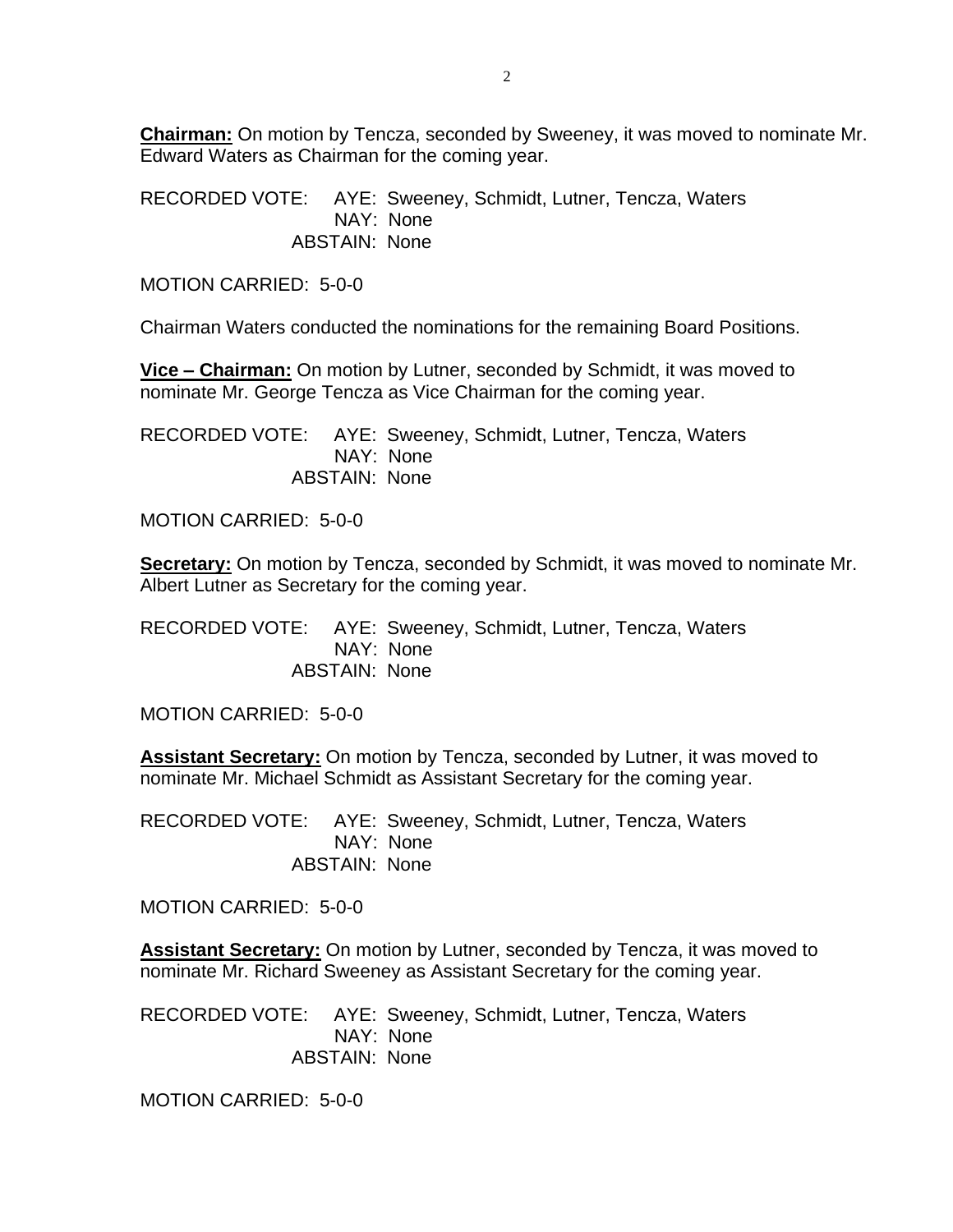The members accepted their respective positions.

## **APPROVAL OF MINUTES**

**January 6, 2021** – On motion by Lutner, seconded by Tencza, it was moved to approve the minutes of January 6, 2021.

RECORDED VOTE: AYE: Sweeney, Schmidt, Lutner, Tencza, Waters NAY: None ABSTAIN: None

MOTION CARRIED: 5-0-0

**PUBLIC COMMENT** (Agenda Items only)

None

**Resolution 2021-46: Executive Session** – On motion by Tencza, seconded by Lutner, it was moved to enter into Executive Session at 7:49 p.m. for the purpose to discuss professional proposals.

RECORDED VOTE: AYE: Sweeney, Schmidt, Lutner, Tencza, Waters NAY: None ABSTAIN: None

MOTION CARRIED: 5-0-0

On motion by Tencza, seconded by Lutner, it was moved to come out of Executive session at 8:38 p.m.

RECORDED VOTE: AYE: Sweeney, Schmidt, Lutner, Tencza, Waters NAY: None ABSTAIN: None

MOTION CARRIED: 5-0-0

**Motion to re-adopt Roberts Rules of Order -** On motion by Lutner, seconded by Sweeney, it was moved to re-adopt Roberts Rules of Order for the coming year.

RECORDED VOTE: AYE: Sweeney, Schmidt, Lutner, Tencza, Waters NAY: None ABSTAIN: None

MOTION CARRIED: 5-0-0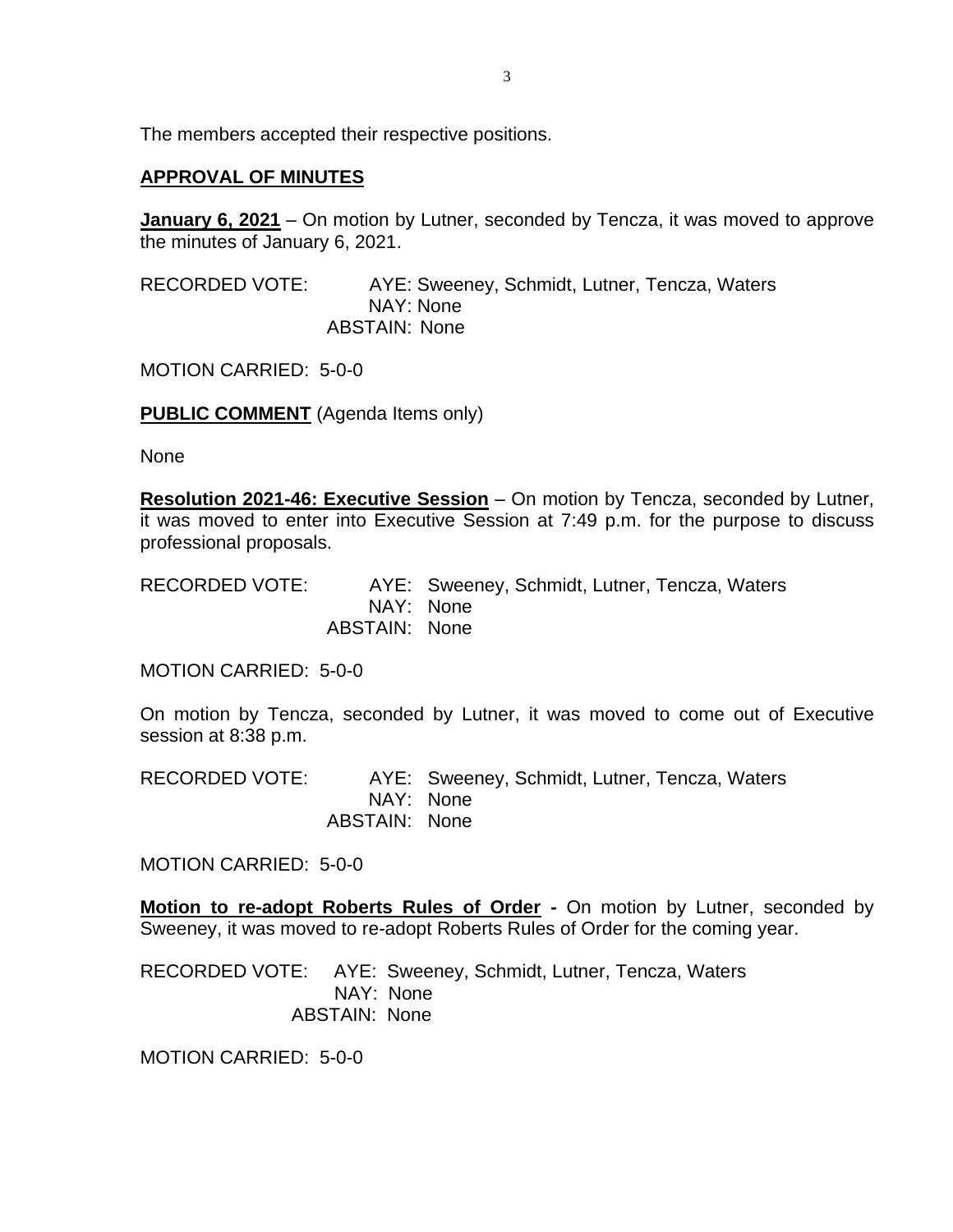**Motion that all rules and regulations heretofore made will continue for the following year unless changes are made** – On motion by Lutner, seconded by Sweeney, it was moved that all rules and regulations heretofore made will continue for the following year unless changes are made.

RECORDED VOTE: AYE: Sweeney, Schmidt, Lutner, Tencza, Waters NAY: None ABSTAIN: None

MOTION CARRIED: 5-0-0

**Motion to approve official depository of the Authority** – On motion by Lutner, seconded by Tencza, it was moved to name and approve WSFS as the official depository of the Authority for the coming year.

RECORDED VOTE: AYE: Sweeney, Schmidt, Lutner, Tencza, Waters NAY: None ABSTAIN: None

MOTION CARRIED: 5-0-0

**Resolution 2021-14: Authorizing Actions to be performed on behalf of the Authority** – On motion by Lutner, seconded by Schmidt, it was moved to adopt **Resolution 2021-14** authorizing actions to be performed on behalf of the Authority for the coming year.

RECORDED VOTE: AYE: Sweeney, Schmidt, Lutner, Tencza, Waters NAY: None ABSTAIN: None

MOTION CARRIED: 5-0-0

**Resolution 2021-15: Appointment of Public Agency Compliance Officer (PACO) for 2021** – On motion by Tencza, seconded by Lutner, it was moved to adopt **Resolution 2021-15** appointing Laura Puszcz as Public Agency Compliance Officer (PACO) for the Authority for the upcoming year.

RECORDED VOTE: AYE: Sweeney, Schmidt, Lutner, Tencza, Waters NAY: None ABSTAIN: None

MOTION CARRIED: 5-0-0

**Resolution 2021-16: Re-adoption of Anti- Harassment Policy for the Authority** – On motion by Sweeney, seconded by Lutner, it was moved to adopt **Resolution 2021-16** readopting the Anti-Harassment Policy for the Authority for the coming year.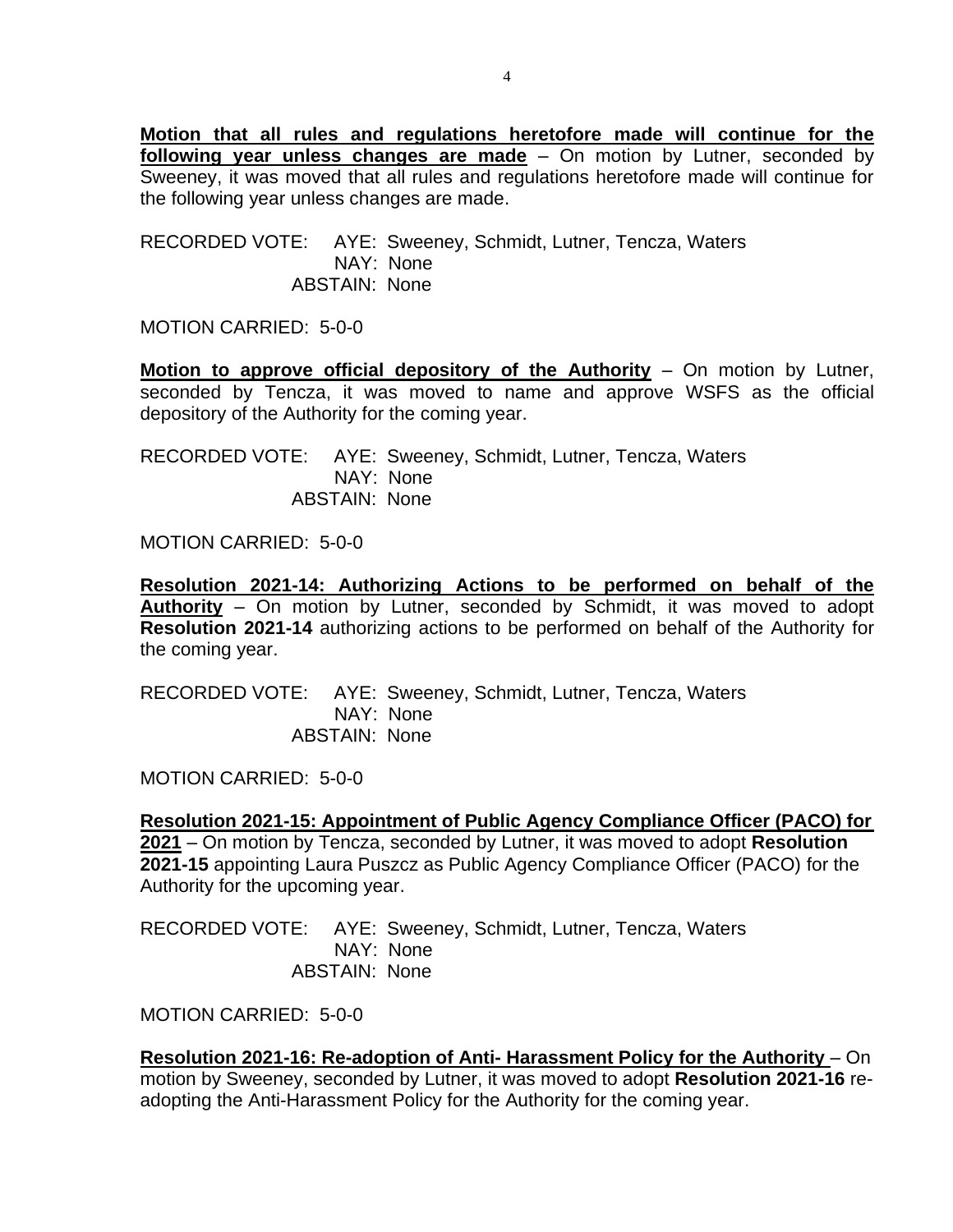RECORDED VOTE: AYE: Sweeney, Schmidt, Lutner, Tencza, Waters NAY: None ABSTAIN: None

MOTION CARRIED: 5-0-0

**Resolution 2021-17: Open Public Meetings Act** – On motion by Lutner, seconded by Schmidt, it was moved to adopt **Resolution 2021-17** that advance notice of all meetings of the Authority will be in compliance with the Open Public Meetings Act for the coming year.

RECORDED VOTE: AYE: Sweeney, Schmidt, Lutner, Tencza, Waters NAY: None ABSTAIN: None

MOTION CARRIED: 5-0-0

**Resolution 2021-18: Award of professional contract to Bowman & Company, LLP for the position of Auditor** – On motion by Lutner, seconded by Schmidt, it was moved to adopt **Resolution 2021-18** awarding a professional contract to Bowman & Company, LLP for the position of Auditor for the coming year.

RECORDED VOTE: AYE: Sweeney, Schmidt, Lutner, Tencza, Waters NAY: None ABSTAIN: None

MOTION CARRIED: 5-0-0

**Resolution 2021-19: Award of professional contract to Richard A. Alaimo**  Associates for the position of Consulting Engineer - On motion by Lutner, seconded by Schmidt, it was moved to adopt **Resolution 2021-19** awarding a professional contract to Richard A. Alaimo Associates for the position of Consulting Engineer for the coming year.

RECORDED VOTE: AYE: Sweeney, Schmidt, Lutner, Tencza, Waters NAY: None ABSTAIN: None

MOTION CARRIED: 5-0-0

**Resolution 2021-20: Award of professional contract to Assured Partners for the position of Dental Broker** – On motion by Lutner, seconded by Schmidt, it was moved to adopt **Resolution 2021-20** awarding a professional contract to Assured Partners for the position of Dental Broker for the coming year.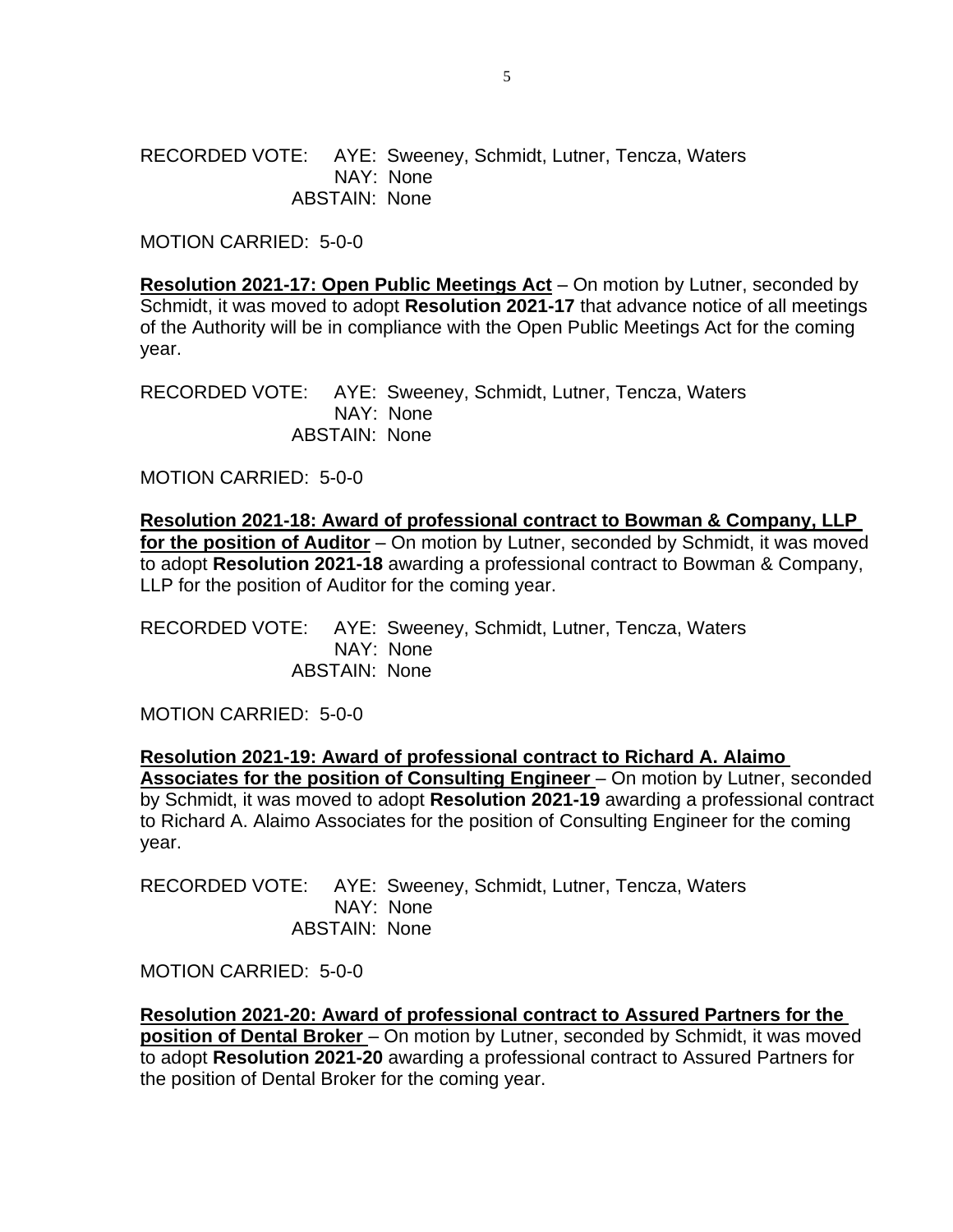RECORDED VOTE: AYE: Sweeney, Schmidt, Lutner, Tencza, Waters NAY: None ABSTAIN: None

MOTION CARRIED: 5-0-0

**Resolution 2021-21: Award of professional contract to Buchart Horn for the position of Environmental Consultant**– On motion by Lutner, seconded by Schmidt, it was moved to adopt **Resolution 2021-21** awarding a professional contract to Buchart Horn for the position of Environmental Consultant for the coming year.

RECORDED VOTE: AYE: Sweeney, Schmidt, Lutner, Tencza, Waters NAY: None ABSTAIN: None

MOTION CARRIED: 5-0-0

**Resolution 2021-22: Award of professional contract to Environmental Resolutions, Inc. for the position of Geological Engineer** – On motion by Lutner, seconded by Schmidt, it was moved to adopt **Resolution 2021-22** awarding a professional contract to Environmental Resolutions, Inc. for the position of Geological Engineer for the coming year.

RECORDED VOTE: AYE: Sweeney, Schmidt, Lutner, Tencza, Waters NAY: None ABSTAIN: None

MOTION CARRIED: 5-0-0

**Resolution 2021-23: Award of professional contract to T & M Associates for the position of Auxiliary Engineer** – On motion by Lutner, seconded by Schmidt, it was moved to adopt **Resolution 2021-23** awarding a professional contract to T & M Associates for the position of Auxiliary Engineer for the coming year.

RECORDED VOTE: AYE: Sweeney, Schmidt, Lutner, Tencza, Waters NAY: None ABSTAIN: None

MOTION CARRIED: 5-0-0

**Resolution 2021-24: Award of professional contract to CME Associates for the position of Auxiliary Engineer** – On motion by Lutner, seconded by Schmidt, it was moved to adopt **Resolution 2021-24** awarding a professional contract to CME Associates for the position of Auxiliary Engineer for the coming year.

RECORDED VOTE: AYE: Sweeney, Schmidt, Lutner, Tencza, Waters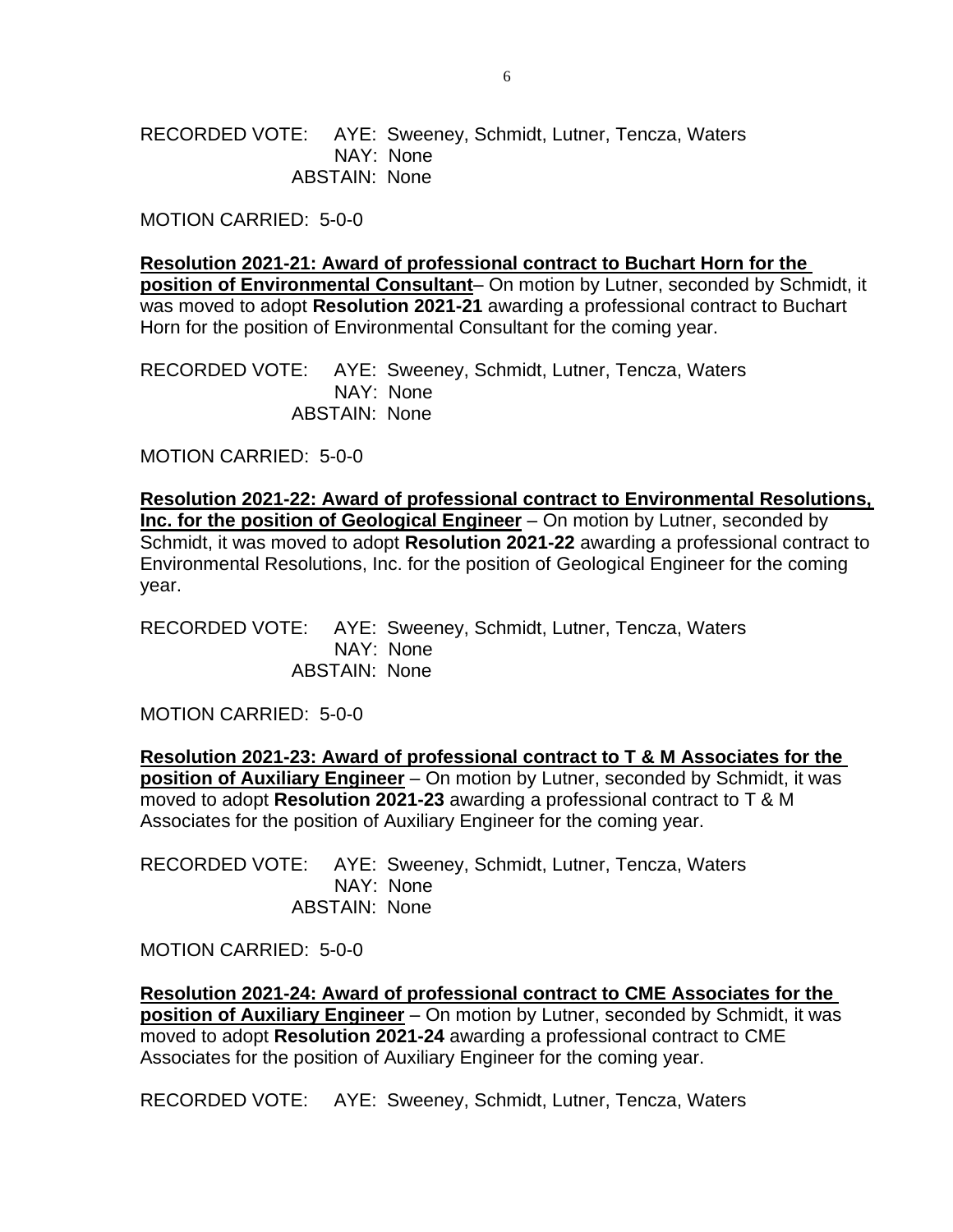NAY: None ABSTAIN: None

MOTION CARRIED: 5-0-0

**Resolution 2021-25: Award of professional contract to Environmental Resolutions for the position of Auxiliary Engineer** – On motion by Lutner, seconded by Schmidt, it was moved to adopt **Resolution 2021-25** awarding a professional contract to Environmental Resolutions for the position of Auxiliary Engineer for the coming year.

RECORDED VOTE: AYE: Sweeney, Schmidt, Lutner, Tencza, Waters NAY: None ABSTAIN: None

MOTION CARRIED: 5-0-0

**Resolution 2021-26: Award of professional contract to Parker McCay for the position of General Counsel** – On motion by Lutner, seconded by Schmidt, it was moved to adopt **Resolution 2021-26** awarding a professional contract to Parker McCay for the position of General Counsel for the coming year.

RECORDED VOTE: AYE: Schmidt, Lutner, Tencza NAY: Sweeney, Waters ABSTAIN: None

MOTION CARRIED: 3-2-0

**Resolution 2021-27: Award of professional contract to Florio, Perrucci, Steinhardt, Cappelli, Tipton & Taylor LLC for the position of Labor Counsel** – On motion by Lutner, seconded by Schmidt, it was moved to adopt **Resolution 2021-27** awarding a professional contract to Florio, Perrucci, Steinhardt, Cappelli, Tipton & Taylor LLC for the position of Labor Counsel for the coming year.

RECORDED VOTE: AYE: Sweeney, Schmidt, Lutner, Tencza, Waters NAY: None ABSTAIN: None

MOTION CARRIED: 5-0-0

**Resolution 2021-28: Award of professional contract to Florio, Perrucci, Steinhardt, Cappelli, Tipton & Taylor LLC for the position of Special Counsel** – On motion by Lutner, seconded by Schmidt, it was moved to adopt **Resolution 2021-28** awarding a professional contract to Florio, Perrucci, Steinhardt, Cappelli, Tipton & Taylor LLC for the position of Special Counsel for the coming year.

RECORDED VOTE: AYE: Sweeney, Schmidt, Lutner, Tencza, Waters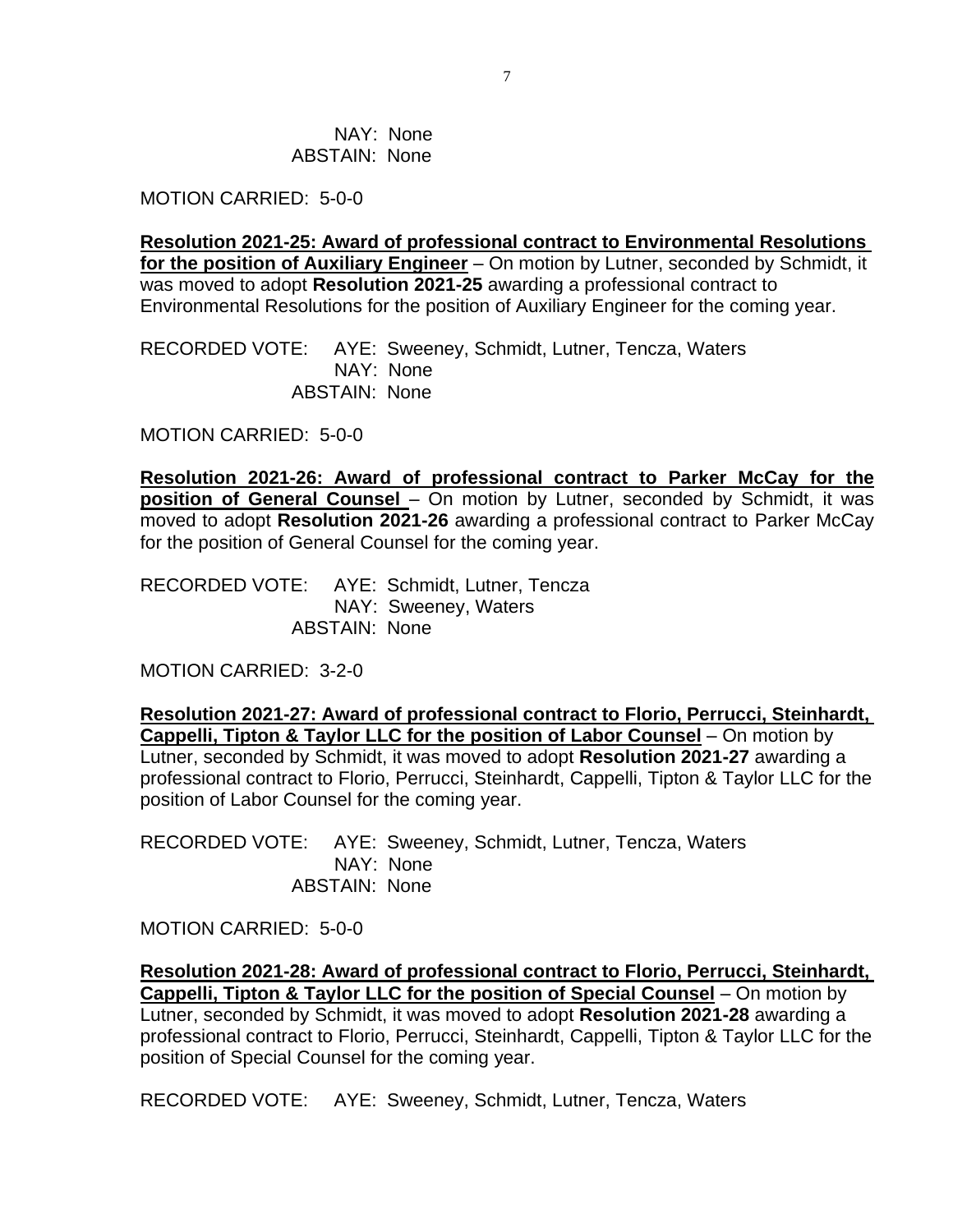NAY: None ABSTAIN: None

MOTION CARRIED: 5-0-0

**Resolution 2021-29: Award of professional contract to Malamut & Associates for the position of Bond Counsel** – On motion by Lutner, seconded by Schmidt, it was moved to adopt **Resolution 2021-29** awarding a professional contract to Malamut & Associates for the position of Bond Counsel for the coming year.

RECORDED VOTE: AYE: Sweeney, Schmidt, Lutner, Tencza, Waters NAY: None ABSTAIN: None

MOTION CARRIED: 5-0-0

**Resolution 2021-30: Award of professional contract to Hardenbergh Insurance Group for the position of Risk Management & Insurance Consultant** – On motion by Lutner, seconded by Schmidt, it was moved to adopt **Resolution 2021-30** awarding a professional contract to Hardenbergh Insurance Group for the position of Risk Management & Insurance Consultant for the coming year.

RECORDED VOTE: AYE: Sweeney, Lutner, Tencza, Waters NAY: None ABSTAIN: Schmidt

MOTION CARRIED: 4-0-1

**Resolution 2021-31: Award of professional contract to Acacia Financial Group for the position of Financial Advisor** – On motion by Lutner, seconded by Schmidt, it was moved to adopt **Resolution 2021-31** awarding a professional contract to Acacia Financial Group for the position of Financial Advisor for the coming year.

RECORDED VOTE: AYE: Sweeney, Schmidt, Lutner, Tencza, Waters NAY: None ABSTAIN: None

MOTION CARRIED: 5-0-0

**Resolution 2021-32: Award of professional contract to NW Financial Group, LLC for the position of Financial Advisor** – On motion by Lutner, seconded by Schmidt, it was moved to adopt **Resolution 2021-32** awarding a professional contract to NW Financial Group, LLC for the position of Financial Advisor for the coming year.

RECORDED VOTE: AYE: Sweeney, Schmidt, Lutner, Tencza, Waters NAY: None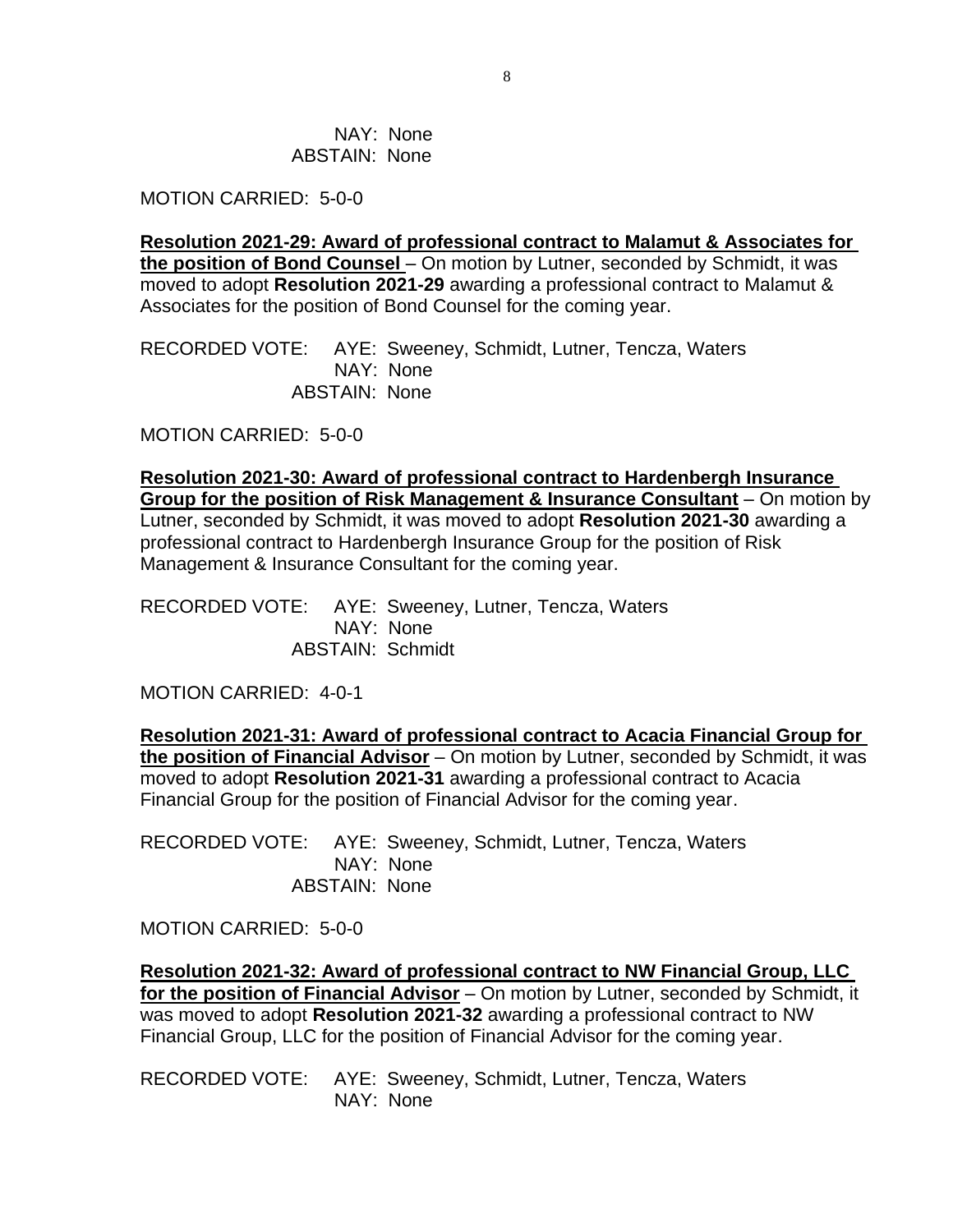#### ABSTAIN: None

MOTION CARRIED: 5-0-0

#### **FINANCIAL**

**Presentation of FY 2020 Financial Audit** – Auditor Applegate from Bowman & Company presented the FY 2020 Audit.

#### **Resolution 2021-41: Review and acceptance of FY20 Financial Audit Report**

On motion by Tencza, seconded by Sweeney, it was moved to adopt **Resolution #2021- 41** reviewing and accepting of the FY20 Financial Audit. Auditor Applegate presented the audit to the Board. Auditor Applegate advised there are no findings in the audit report and credits the staff for accurate accounting records.

| RECORDED VOTE: |               | AYE: Sweeney, Schmidt, Lutner, Tencza, Waters |  |  |
|----------------|---------------|-----------------------------------------------|--|--|
|                |               | NAY: None                                     |  |  |
|                | ABSTAIN: None |                                               |  |  |

MOTION CARRIED: 5-0-0

**Resolution 2021-36: Payment of Bills** – On motion by Sweeney, seconded by Lutner, it was moved to adopt **Resolution #2021-36** approving the payment of the January 2021 bills.

| RECORDED VOTE: |                      | AYE: Sweeney, Schmidt, Lutner, Tencza, Waters |
|----------------|----------------------|-----------------------------------------------|
|                |                      | NAY: None                                     |
|                | <b>ABSTAIN: None</b> |                                               |

MOTION CARRIED: 5-0-0

**Resolution 2021-33: Award of a (2) two year contract through the use of Competitive Contracting process to All Covered for the position of Information Technology Consultant** – On motion by Lutner, seconded by Sweeney, it was moved to adopt **Resolution 2021-33** awarding a (2) two year contract through the use of Competitive Contracting process to All Covered for the position of Information Technology Consultant.

RECORDED VOTE: AYE: Sweeney, Schmidt, Lutner, Tencza, Waters NAY: None ABSTAIN: None

MOTION CARRIED: 5-0-0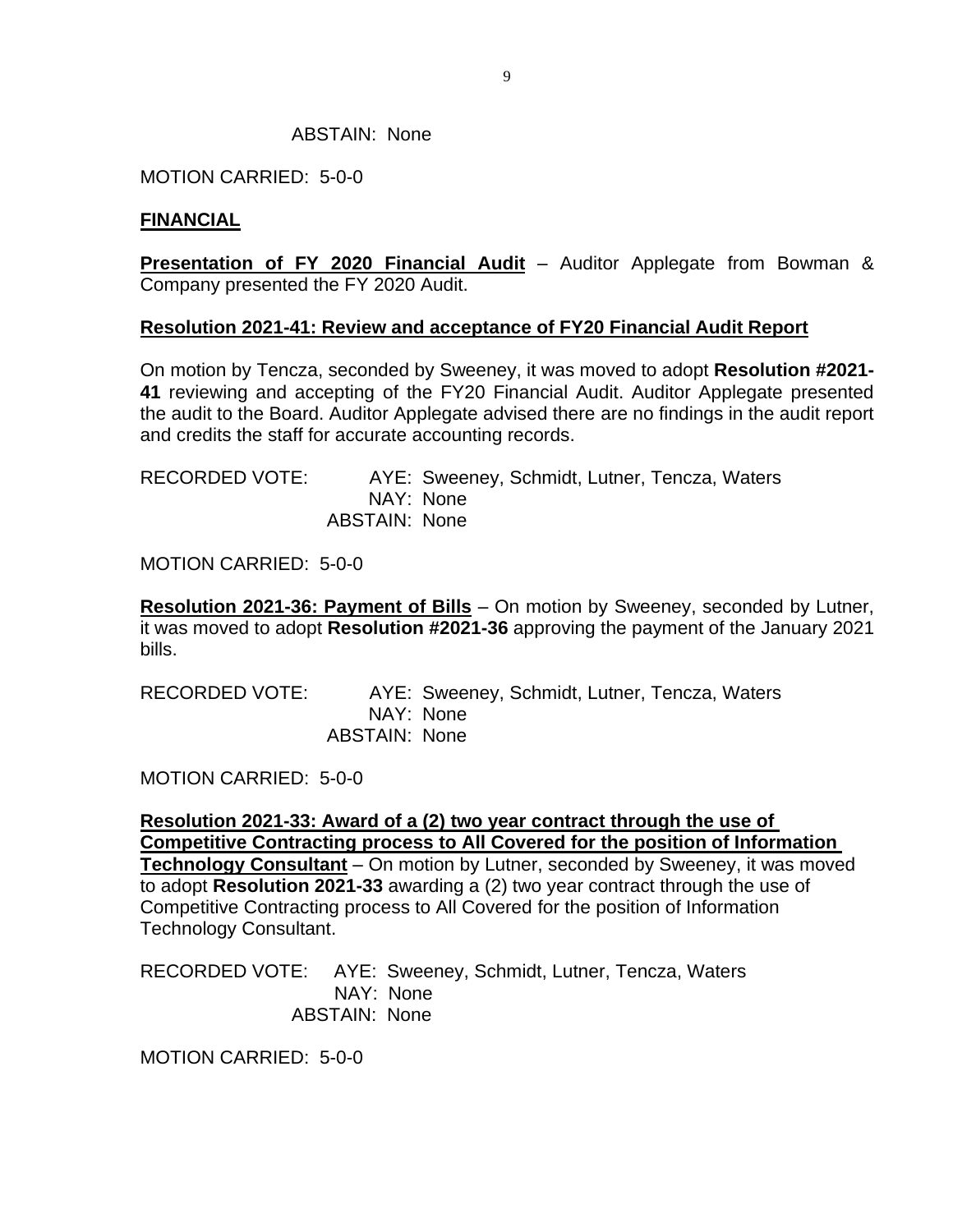**Resolution 2021-34: Award of a (2) two year contract through the use of Competitive Contracting process to Steel in the Air for the position of Cellular Tower Lease Consultant** – On motion by Lutner, seconded by Tencza , it was moved to adopt **Resolution 2021-34** awarding a (2) two year contract through the use of Competitive Contracting process to Steel in the Air for the position of Cellular Tower Lease Consultant.

RECORDED VOTE: AYE: Sweeney, Schmidt, Lutner, Tencza, Waters NAY: None ABSTAIN: None

MOTION CARRIED: 5-0-0

**Resolution 2021-35: Award of a (2) two year contract through the use of Competitive Contracting process to Intellitec Solutions for the position of Microsoft Great Plains Software Consultant** – On motion by Lutner, seconded by Sweeney, it was moved to adopt **Resolution 2021-35** awarding a (2) two year contract through the use of Competitive Contracting process to Intellitec Solutions for the position of Microsoft Great Plains Software Consultant.

RECORDED VOTE: AYE: Sweeney, Schmidt, Lutner, Tencza, Waters NAY: None ABSTAIN: None

MOTION CARRIED: 5-0-0

**Resolution 2021-42: Award of Contract in excess of \$44,000** – On motion by Tencza, seconded by Lutner, it was moved to adopt **Resolution #2021-42** awarding a contract to Hydra-Numatic Sales Co. in the amount of \$56,396.00 for a Smith & Loveless Model 4B2H Vacuum primed top mounted Pista Turbo Grit Pump with rotating assembly package. Operations Manager Booth explained that this will replace the non-working system at our Elmwood Wastewater treatment facility. The Pista Grit system is essential to our operations. It removes sand, grit, gravel and inorganic material from entering into our treatment plant.

| <b>RECORDED VOTE:</b> |                      | AYE: Sweeney, Schmidt, Lutner, Tencza, Waters |  |  |
|-----------------------|----------------------|-----------------------------------------------|--|--|
|                       |                      | NAY: None                                     |  |  |
|                       | <b>ABSTAIN: None</b> |                                               |  |  |

MOTION CARRIED: 5-0-0

**Resolution 2021-43: Authorizing Advertisement for Bids:** – On motion by Lutner, seconded by Schmidt, it was moved to adopt **Resolution #2021-43** authorizing advertisement for bids for a Wachs Diesel Valve Exercising Machine, 250 Gallon tank with jackhammer and accessories. Operations Manager Booth explained that this machine is a vital part of our organization to help us comply with New Jersey Water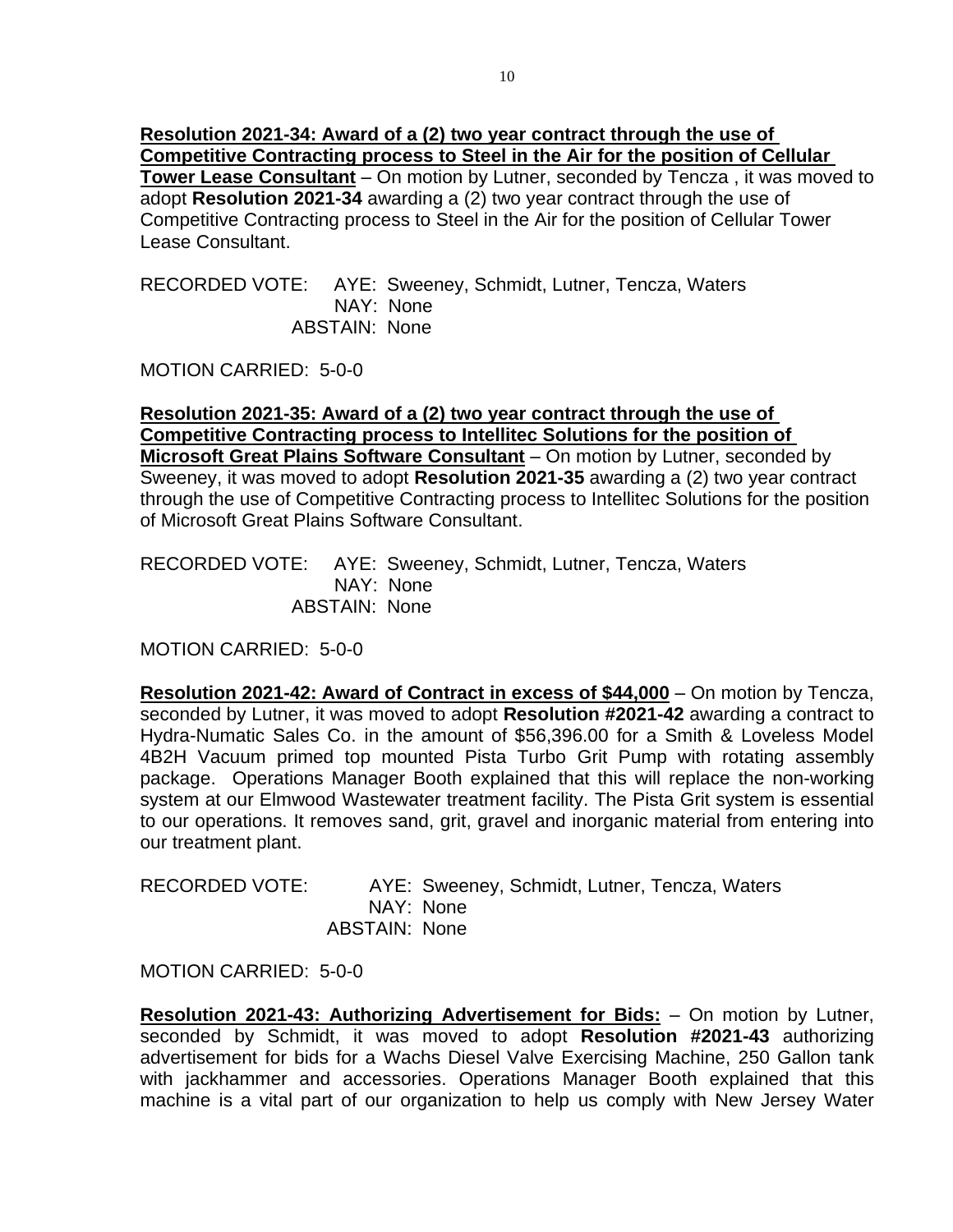Quality Accountability Act, which mandates the Authority to exercise roughly 4,400 valves in our system within a four year period.

RECORDED VOTE: AYE: Sweeney, Schmidt, Lutner, Tencza, Waters NAY: None ABSTAIN: None

MOTION CARRIED: 5-0-0

**Resolution 2021-45: Award under State Contract** – On motion by Lutner, seconded by Sweeney, it was moved to adopt **Resolution #2021-45** awarding a State Contract to Cherry Valley Tractor Sales in the amount of \$39,520.00 for a World Lift forklift M# WFG60. Operations Manager Booth explained that this will replace a costly, problematic forklift that we currently have. It will have updated safety features. The older forklift will be auctioned off on Gov Deals.

RECORDED VOTE: AYE: Sweeney, Schmidt, Lutner, Tencza, Waters NAY: None ABSTAIN: None

MOTION CARRIED: 5-0-0

## **EXECUTIVE DIRECTOR'S REPORT**

Executive Director Rollins informed the Board that there were three water main breaks in the month of January. At the Kings Grant Plant, the Authority discharged the wastewater effluent through a force main out to percolation basins. We have three basins and around those basins are ground water monitoring wells. These wells monitor the impact of the wastewater discharge. It is highly treated to be compatible with the Pinelands ground water profile. It has a very low limit for nitrates. The groundwater in monitoring well #2 has exceeded that limit twice in 2018 and we received a letter from the DEP requesting information on what the Authority's plans were to address this. We began collecting data on the nitrates in the entire nitrogen profile to find out what fraction of that is a problem for the ground water monitoring wells. We initiated additional sampling and the nitrate limit exceeded again two years later in 2020. The DEP will expect us to take steps to remediate that by using our data. The Authority had a monitoring violation at both Elmwood and Woodstream Plants. We are required to do three BOD (Biological Oxygen Demand) tests per month at each plant, which gets reported to the State. The contracted laboratory that was doing this analysis, reported that the lab failed for quality control criteria. This invalidates their data. This is considered a laboratory error and is very rare. The Authority has never experienced that with this laboratory. We have reported it to the State, but due to the late notification, we were unable to take another sample within the month to try to catch up on additional samples.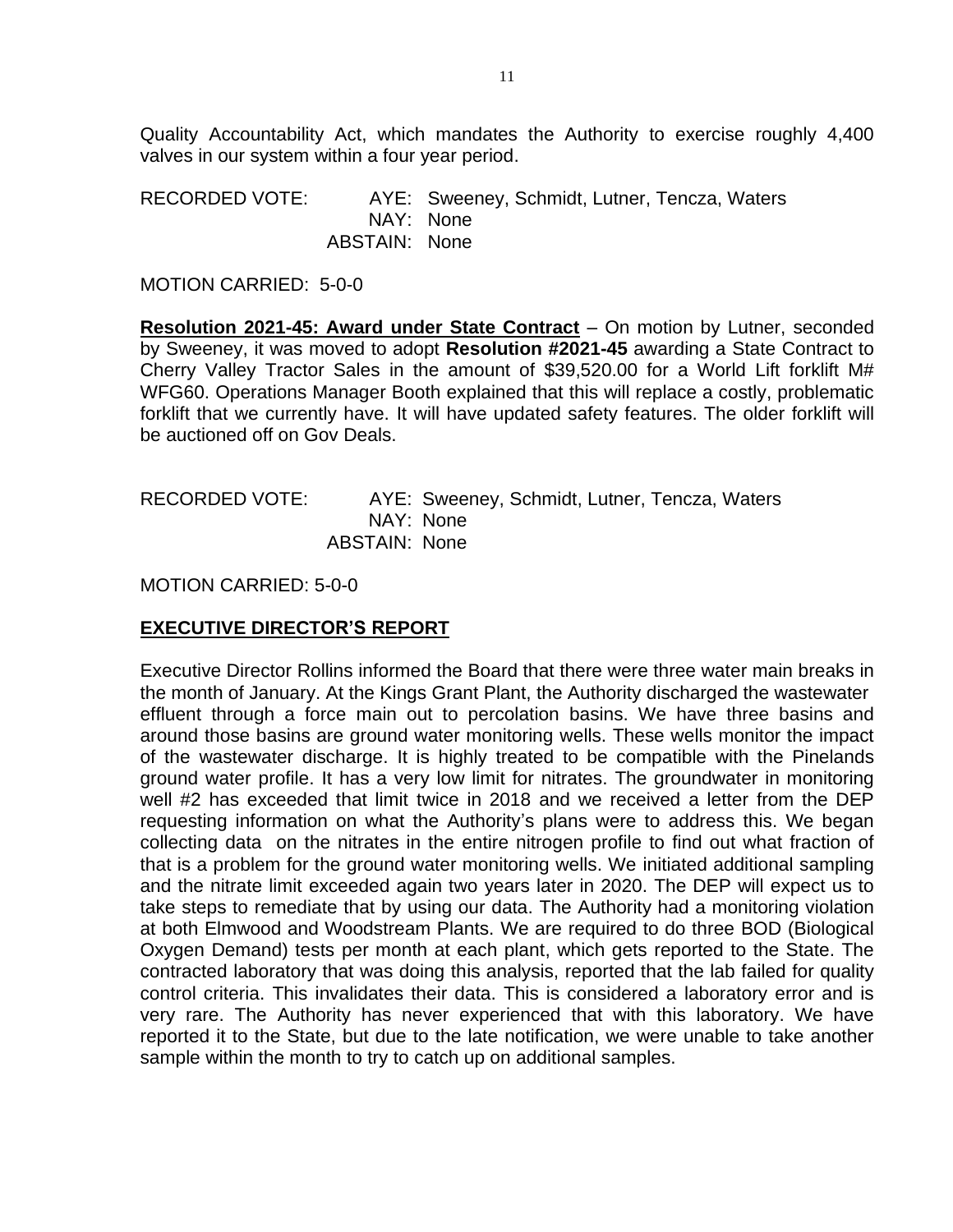Executive Director Rollins advised the Board that this morning, we had a positive Covid test with one of our employees. That employee will remain out of work until medically cleared. Our employees have continued being tested monthly at Rowan College Burlington County facility.

Executive Director Rollins gave a presentation on The Year in Review of 2020 and The Year Ahead in 2021.

Executive Director Rollins informed the Board that after 45 years, Billing Manager, Nancy Carlino will retire effective April 1, 2021. He also announced that he will be retiring with a target date of June 1, 2021 but will remain flexible to the needs of the Authority.

#### **ENGINEER'S REPORT**

### **Review of Engineer's Status Report**

**Update: South Side Water Storage Tank** – Nothing new to report.

**Update: ASR Well 13 Treatment Program** – This project is coming to a close. The filter is in operation.

**Resolution 2021-44: Approval of Change Order #3** – On motion by Lutner, seconded by Tencza, it was moved to approve **Resolution 2021-44** approving Change Order #3 in the amount of \$6,548.27 to Eagle Construction Services.

| RECORDED VOTE: |               | AYE: Sweeney, Schmidt, Lutner, Tencza, Waters |
|----------------|---------------|-----------------------------------------------|
|                |               | NAY: None                                     |
|                | ABSTAIN: None |                                               |

MOTION CARRIED: 5-0-0

**Update: Route 70 Water Main** – We continue to work on the easements.

**Update: Route 70 Sewer Main** – We continue to work on the easements.

**Update: Elmwood WWTP Resiliency Improvements** –The DEP has authorized the award of contract. A letter will be sent out to the contractor to inform them of the award. A preconstruction meeting will be scheduled.

#### **Update: Knox Boulevard Water Main Replacement** –

**Resolution 2021-10: Approval of Change Order #2** – On motion by Lutner, seconded by Schmidt, it was moved to approve **Resolution 2021-10** approving Change Order #2 in the amount of \$128,850.00 to RTW Construction, Inc. Engineer Simpson reminded the Board that this was tabled last month. This change order results from the County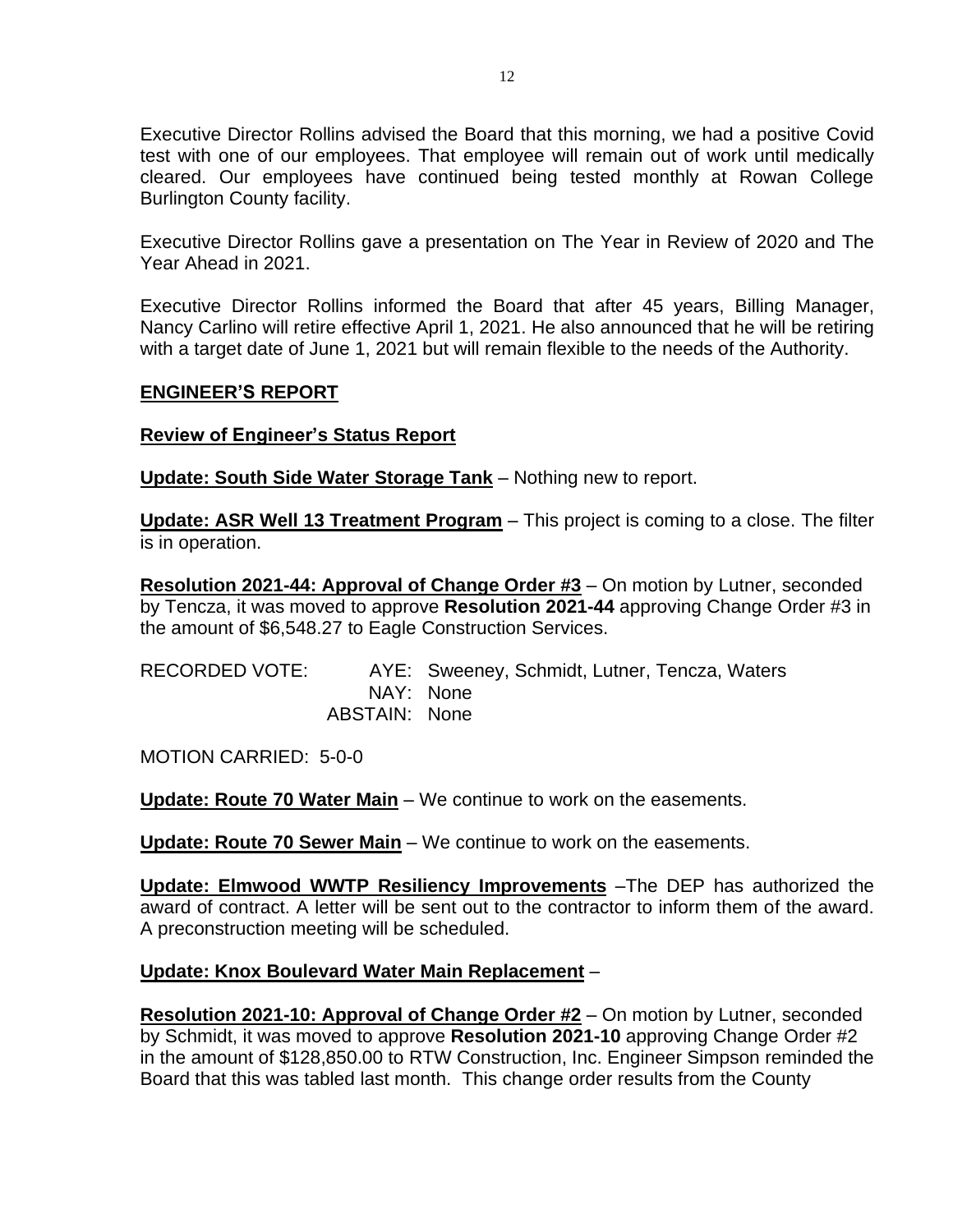requiring the contractor to use flowable fill in the trench as opposed to a fifteen to one sand mix, which the County had allowed in previous contracts.

RECORDED VOTE: AYE: Sweeney, Schmidt, Lutner, Tencza, Waters NAY: None ABSTAIN: None

MOTION CARRIED: 5-0-0

## **Update: Heritage Village (Phase 1) Water Main Replacement** –

**Resolution 2021-11: Approval of Change Order #3** – On motion by Schmidt, seconded by Lutner, it was moved to approve **Resolution 2021-11** approving Change Order #3 in the amount of \$108,494.87 to MSP Construction, Corp. Engineer Simpson explained that this change order is also a result from the County. When the road opening permit was issued, it was required to include full pavement restorations. Engineer Simpson contacted the County to discuss further and was told that it would not need to be paved curb to curb. After the road was opened, the County came back and required it to be completely repaved.

RECORDED VOTE: AYE: Sweeney, Schmidt, Lutner, Tencza, Waters NAY: None ABSTAIN: None

MOTION CARRIED: 5-0-0

**Update: Heritage Village (Phase 2) Water Main Replacement** – The survey is complete. They are currently working on the base maps.

**Update: Elmwood Storage Building** – This project has been placed on hold due to availability of funds.

**Update: Elmwood Tertiary Filter Rehabilitation** – The contractor is maintaining his original schedule and waits for the arrival of all of the filters.

## **Update: Woodlake Drive Water Main –**

**Resolution 2021-47: Approval of Change Order #2** – On motion by Lutner, seconded by Schmidt, it was moved to approve **Resolution 2021-47** approving Change Order #2 in the amount of \$12,326.35 to Pioneer Pipe Contractors, Inc. Engineer Simpson explained that this change order is the cost to repair an unmarked private electrical line for street lighting less a credit to eliminate the grouting of the abandoned water main.

RECORDED VOTE: AYE: Sweeney, Schmidt, Lutner, Tencza, Waters NAY: None ABSTAIN: None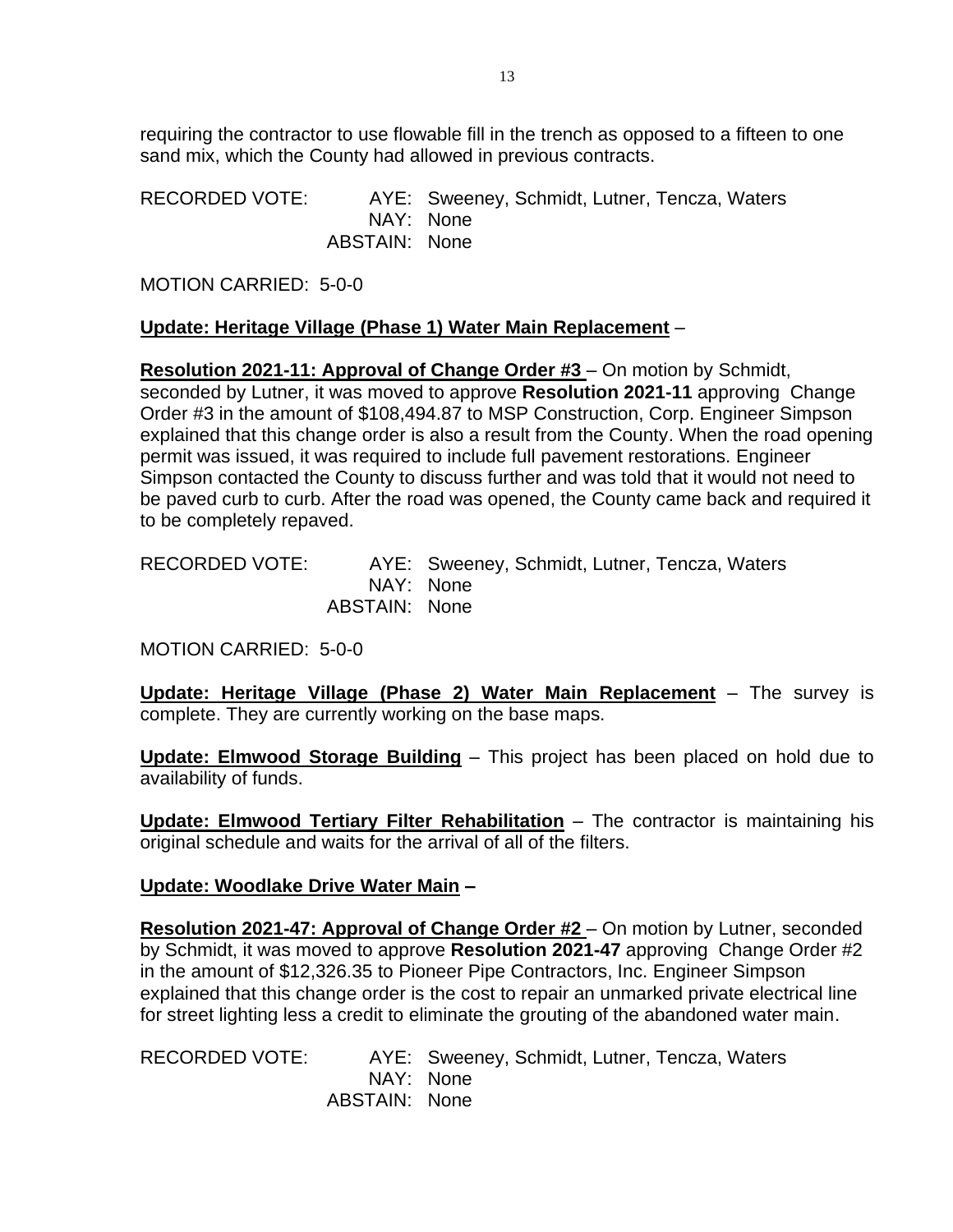MOTION CARRIED: 5-0-0

**Update: Well No. 7 Building** – They have applied for the Bureau Water System of Engineering permit for this building. They hope to have this out to bid in the Spring.

**Update: Greenbrook Drive Water Main Replacement** – The contractor has finished replacing the water main. They are waiting for test results on the bacteria testing. After that is complete, the contractor can install the services and complete the paving.

**Update: East Main Street Sewer Main Replacement** – The contractor is waiting for material to be delivered.

**Update: Defense Drive Water Main Replacement** – The design is underway.

**Motion to approve S-1/W-1 for Sammy's Express Car Wash** – On motion by Tencza, seconded by Lutner, it was moved to approve S-1/W-1 for Sammy's Express Car Wash, 801 Route 70 West

RECORDED VOTE: AYE: Sweeney, Schmidt, Lutner, Tencza, Waters NAY: None ABSTAIN: None

MOTION CARRIED: 5-0-0

# **GENERAL COUNSEL'S REPORT**

General Counsel Gillespie updated the Board on the easements of the Route 70 Water and Sewer Main project. Four of the easements are recorded, two are out to be signed this evening, two are still in discussion and should be finalized by the Authority's next meeting, one is explained in Resolution 2021-39, one has not responded to three letters and the final one is Barnes and Noble and we will need to go to Court to request those easements.

**Resolution 2021-39: Authorizing commencement of eminent domain proceedings and a declaratory judgement to declare the existence of a prescriptive easements for certain properties within the Township of Evesham relating to the Route 70 Water and Sewer Project** – On motion by Lutner, seconded by Schmidt, it was moved to adopt **Resolution #2021-39** authorizing commencement of eminent domain proceedings and a declaratory judgement to declare the existence of a prescriptive easements for certain properties within the Township of Evesham relating to the Route 70 Water and Sewer Project.

RECORDED VOTE: AYE: Sweeney, Schmidt, Lutner, Tencza, Waters NAY: None ABSTAIN: None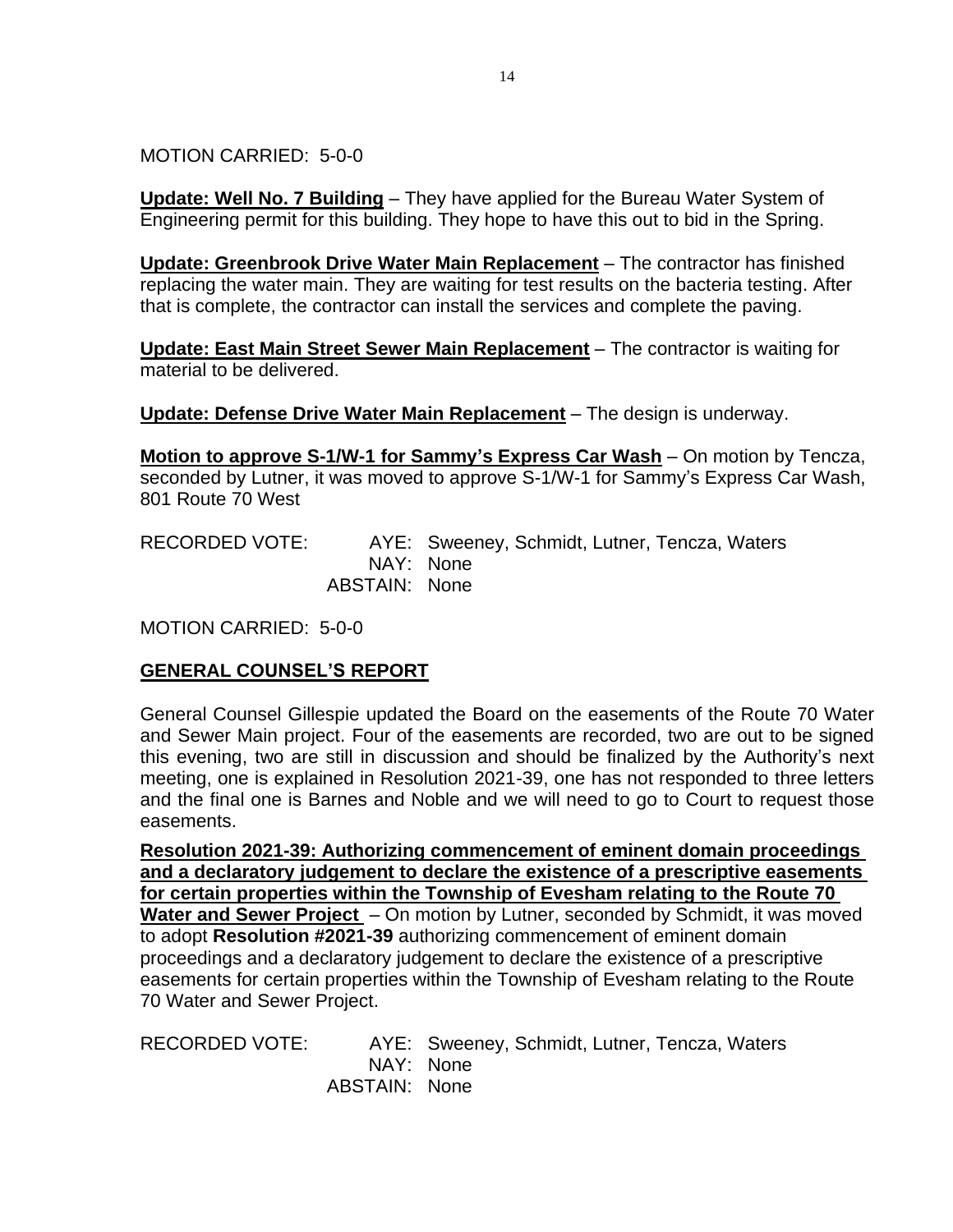### MOTION CARRIED: 5-0-0

### **Resolution 2021-40: Authorizing payment for Easements of Properties known as Block 22.02, Lot 30 (Estia Restaurant) and Block 22.01, Lot 9 (Primo Hoagies) relating to the Route 70 Water and Sewer Project** – On motion by Lutner, seconded by Tencza, it was moved to adopt **Resolution #2021-40** Authorizing payment for Easements of Properties known as Block 22.02, Lot 30 (Estia Restaurant) and Block 22.01, Lot 9 (Primo Hoagies) relating to the Route 70 Water and Sewer Project.

RECORDED VOTE: AYE: Sweeney, Schmidt, Lutner, Tencza, Waters NAY: None ABSTAIN: None

MOTION CARRIED: 5-0-0

#### **PUBLIC COMMENT**

None

#### **BOARD COMMENTS**

Commissioner Kipness welcomed Commissioner Sweeney and offered any assistance that he may need. He expressed appreciation to Deputy Executive Puszcz for a job well done on the audit. He expressed appreciation to Executive Director Rollins for his look back at 2020 as well as, the look forward to 2021. He would like to see the updates on the Commissioner's By-Laws.

Commissioner Druss expressed appreciation to Deputy Executive Puszcz on her work on the audit. He expressed appreciation to Engineer Simpson on all of the projects that are being worked on. He expressed appreciation to General Counsel Gillespie on his work on the easements. He expressed appreciation to Executive Director Rollins for his look back at 2020 as well as, the look forward to 2021. He expressed appreciation to the entire staff. He expressed his thoughts on Executive Rollins announcement of his retirement.

Commissioner Lutner expressed the same sentiments on the audit and he appreciates the entire management team. He appreciates Executive Director Rollins work on the look back at 2020 as well as, the look forward to 2021. He welcomed Commissioner Sweeney.

Commissioner Sweeney expressed appreciation to his acceptance to the Authority. He looks forward to working with them. He expressed appreciation to Executive Director Rollins for his orientation on the Authority. He believes he will be missed.

Commissioner Schmidt agrees with what everyone has said before him. He welcomed Commissioner Sweeney. He looks forward to working with him. He expressed